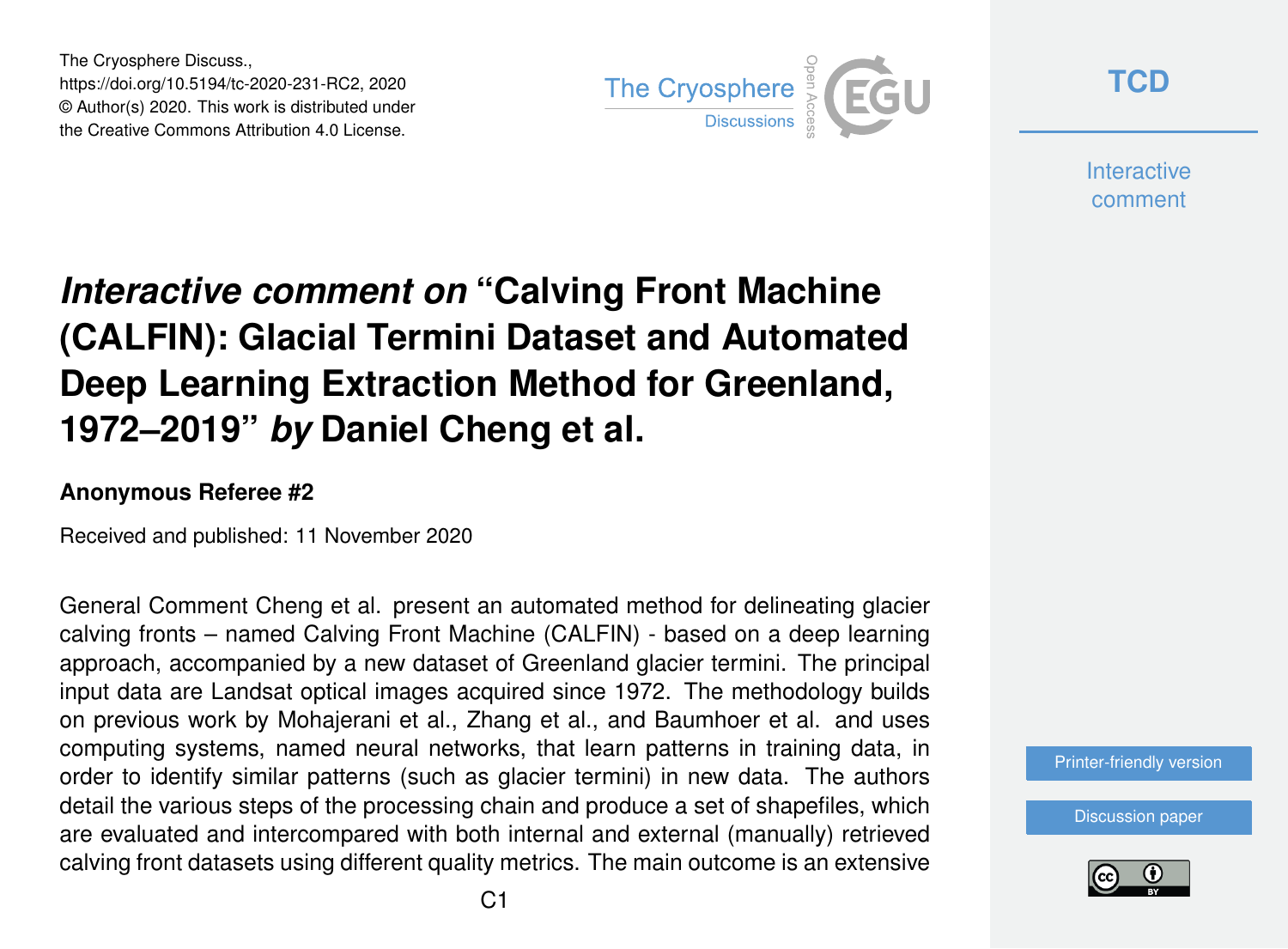dataset covering 66 outlet glaciers around Greenland with in total 22,679 individual calving fronts encompassing the period 1972-2019. The method and new data set reportedly exceeds the accuracy of previous work and approaches human levels of accuracy in delineating glacier termini, the key takeaway being the maturation of neural networks for automated calving front detection.

Automated calving front extraction is a long sought after goal, that recently gained new attention thanks to advances in modern computing technology and increasing availability of satellite EO data. The use of deep learning/neural networks – the subject of this paper - to achieve this is very promising indeed. This paper by Cheng et al. is a welcome addition to existing literature on this topic as is the associated dataset for the community, expanding on previous efforts. In particular, the extension to the early days of Landsat acquisitions, enabling the retrieval of a dense Greenland dataset covering nearly 50 years, is of great relevance for exploring factors that are controlling the varying response to climate change for the outlet glaciers in this region and for quantifying their contribution to future sea level rise.

That said, I do think there is some room for improvement of the manuscript, both in terms of presentation as well as substance. What is missing is a clear description of the objectives in the introduction, based on a literature review on the current standing, issues and knowledge gaps in calving front extraction based on machine learning. This gives the reader, not so familiar with the topic, as well as the presented methodological decisions and improvements a better context. Another weak point is that the 'data analysis' does not go any further than a figure showing a rather simple comparison with existing data sets along a flowline of one single glacier. Even though this is clearly written as a methodology paper this is a missed opportunity to showcase a nice data product in my opinion. Perhaps something can be said about general trends in advance/retreat in different regions. Also, I think some sections and descriptions are too brief and need further expansion. Further comments and suggestions for improvement are provided below:

## **[TCD](https://tc.copernicus.org/preprints/)**

**Interactive** comment

[Printer-friendly version](https://tc.copernicus.org/preprints/tc-2020-231/tc-2020-231-RC2-print.pdf)

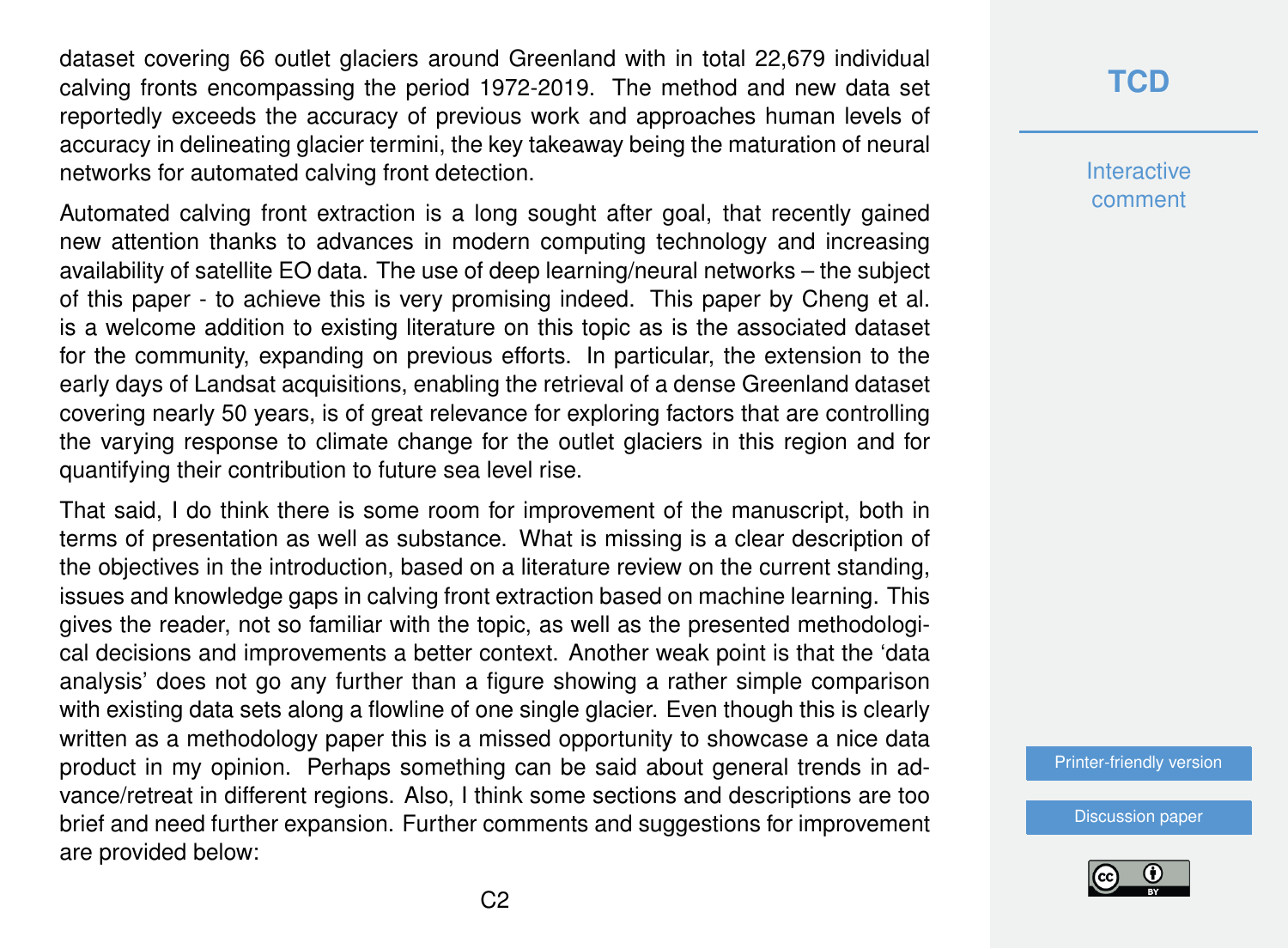Specific Comments:

Pg  $1 - \text{Ln } 2$ : The results uses  $\rightarrow$  the method uses

Pg 1 – Ln 6: CALFIN provides improvements: briefly describe these improvements

Pg 1 – Ln 7: CALFIN's ability to generalize to SAR imagery is also evaluated: briefly describe the outcome.

Pg  $1 - \text{Ln } 8$ : ..deviating by 2.25 px  $\rightarrow$  deviating by on average 2.25 px

Pg 2 – Ln 4: Previous techniques -> Previous automated techniques

Pg  $2 - \text{Ln } 3$ : ... is a a strong...  $\rightarrow$  is a strong

Pg 2 – Ln 7: Something seems to be missing after this sentence, what has been done already on this topic and what are you going to do/improve in this study? See also above issue raised above.

Pg 2 – Ln 9: Sect 4.1 -> Sect 4

Pg 2 – Ln 9/10: Sect. 5 and Sect. 6 shows as well as discusses the results -> Sect. 5 and Sect. 6 show and discuss the results.

Pg 2 – Ln 12: Sentinel: Sentinel-1 or 2? Not clear from table or text.

Pg 2 – Section 2: This section is too brief and there is no need to add the table if only Landsat data is used in the current work as stated. Aside, it is not clear which Sentinel is meant, e.g. the Sentinel-1 SAR satellite has a repeat cycle of 6/12, not 10/12, Sentinel-2 has 10 days but is optical. Why not use higher resolution 15 m panchromatic band Landsat data?

Pg 2 – Ln 15: The basin selection is based on high drainage volume, based on what source? Also, for robust methodological development it is better to base the selection of study sites on different (fjord/glacier) morphology, scale or front type (e.g. with melange, no melange).

**[TCD](https://tc.copernicus.org/preprints/)**

**Interactive** comment

[Printer-friendly version](https://tc.copernicus.org/preprints/tc-2020-231/tc-2020-231-RC2-print.pdf)

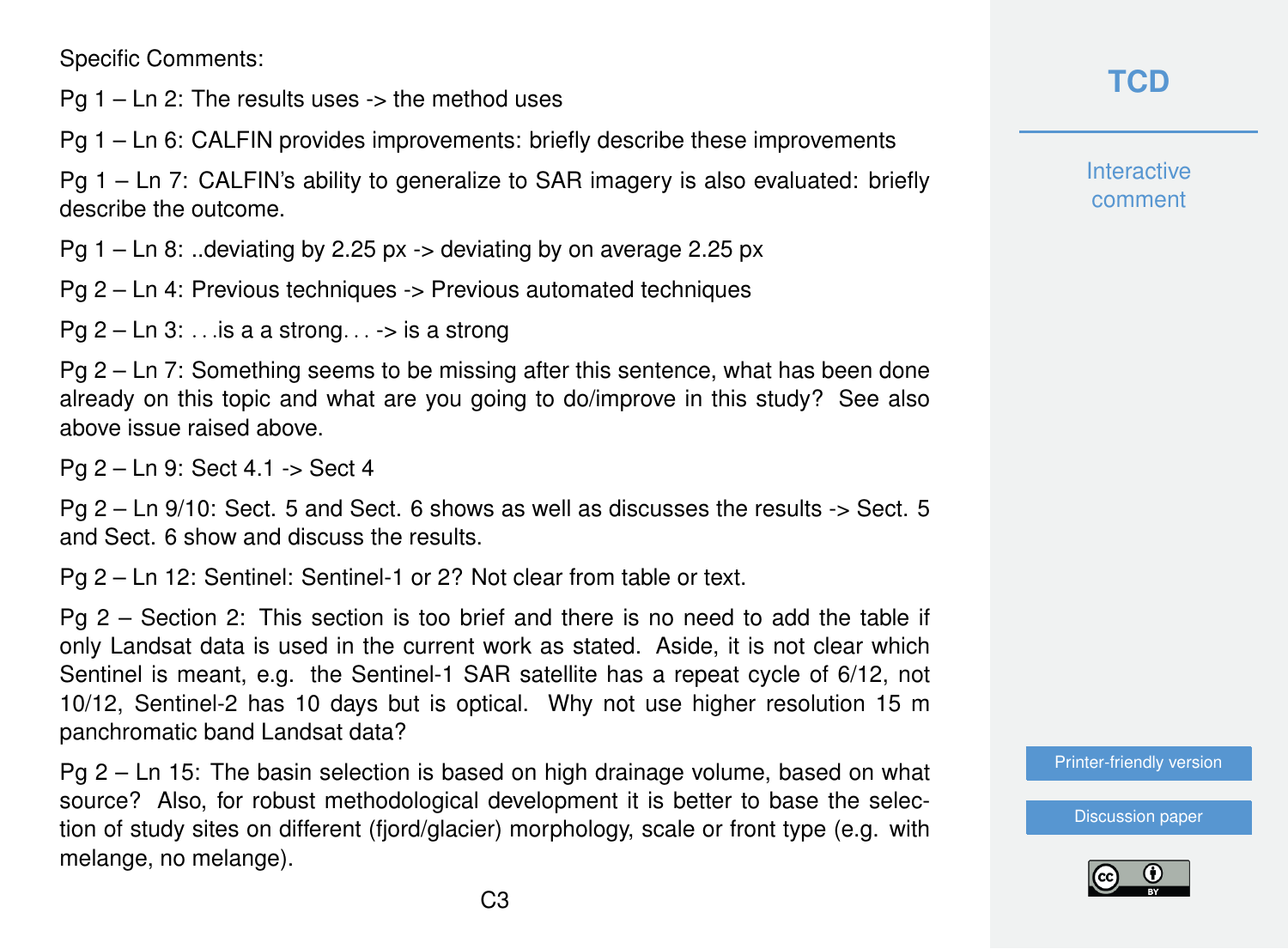Pg 2 – Ln 20: remove space at beginning.

Pg 3 – Ln 1: This produces -> This results in

Pg 4 – Ln 2: resized: Do you mean crop or actually resize, as the latter would involve changing the resolution?

Pg 4 – Ln 1: ..cloud pixel.. -> how are the cloud pixels identified? Did you include a cloud detection?

Pg 4 – ln 14/16: encoder/decoder: it would be nice to show this in the figure for clarity

Pg 4 – Ln 22: 224 px: wasn't it 256, can you clarify?

Pg 4 – Ln 22: What is the effect of the reduction in input resolution?

Pg 6 – Ln 4: This section is too brief and needs more details on the confidence measure and applied filter criteria.

Pg 6 – Ln 12: Fjord boundary masks: how are these created and based on what source data? Can you expand on this? Also, are they static for the whole time series? I can imagine that ice thinning over several decades affects the ice/ocean/fjord boundary.

Pg 6 – Ln 18: ... verification each... -> verification of each

Pg 7 – Ln 2: error -> the error

Pa  $7$  – Ln 7: data that is  $\rightarrow$  data that are

 $Pq 8 - Ln 2$ : list tables that print  $\rightarrow$  show tables with

Pg 8 – Ln 8: CALFIN-VS-L7-only/none: explain what this means

Pg 8 – Ln 11: Antarctic basins: this contradicts Pg 2 - Ln 14 stating that the area of interest is restricted to Greenland

Pg 8 – section 4.3.1: The varying conversion of pixels to distance in this paragraph is confusing, can you clarify this, what is the pixel resolution, how is this calculated, why

**[TCD](https://tc.copernicus.org/preprints/)**

**Interactive** comment

[Printer-friendly version](https://tc.copernicus.org/preprints/tc-2020-231/tc-2020-231-RC2-print.pdf)

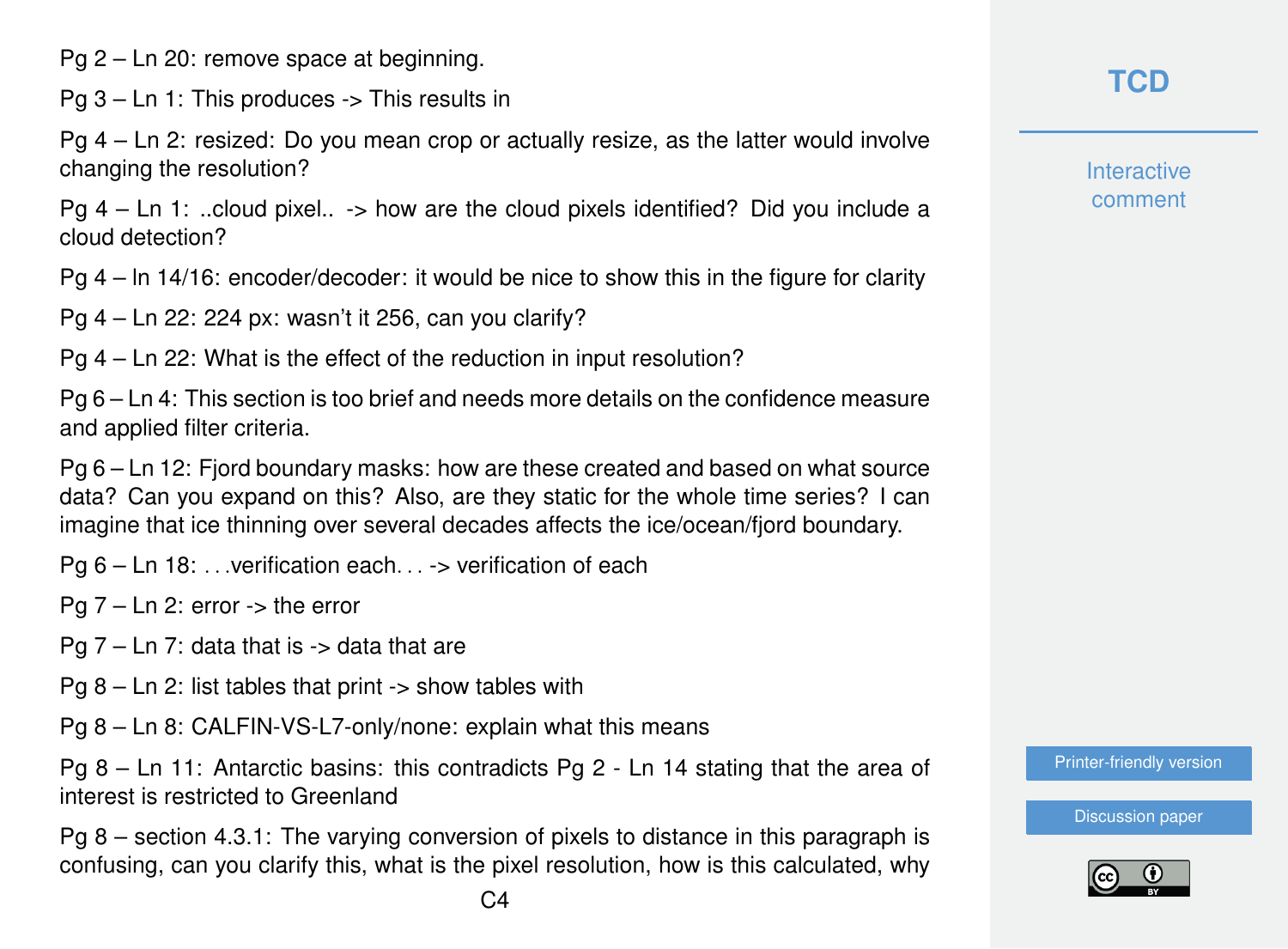does it vary?

Pg 9 – Ln 2: generalization capability: please briefly explain what this means.

Pg 9 – section 4.3.3 & 4.3.4: For both intercomparisons the mean pixel distance comparisons is skewed, in the caption of figure 11 it is also mentioned 'undeservedly'. How then can we use this metric to decide which one is better?

Pg 11 – Ln 14: make sure to make this an active link.

Pg 12 – Ln 3-5: Too brief, more discussion needed to explain the loss function.

Pg 12 – Ln 5: Explain what is meant by "over-fitting"

Pg 12 – Ln 12-13: Once. . .processing: sentence incomplete.

Pg 12 – Ln 25: While the methodology is restricted by its preprocessing requirements and inability to handle branching/nonlinear calving fronts: How are the preprocessing requirements different?

Pg 12 – Section 6.2: Some of this existing work description should go to the introduction to show where gaps/shortcomings are and as motivation for the improvements introduced in the current implementation.

Pg 13 – Section 6.3: As mentioned in the general comment, this section is hardly a data analysis and very brief, even the description of the figure. A clear improvement, obvious from the figure, is the much denser and longer temporal coverage, this should be mentioned somewhere.

Pg 13 – Ln 2: validate -> compare

Pg 13 – Ln 7: length change -> I would rather call it "advance and retreat"

Pg 13 – Ln 18/19: To perform . . . the results: this sentence seems incomplete.

Pg 14 – Ln 18: ground truth fronts: None of these fronts are actual ground truth fronts, even when manually delineated (also elsewhere in manuscript).

**Interactive** comment

[Printer-friendly version](https://tc.copernicus.org/preprints/tc-2020-231/tc-2020-231-RC2-print.pdf)